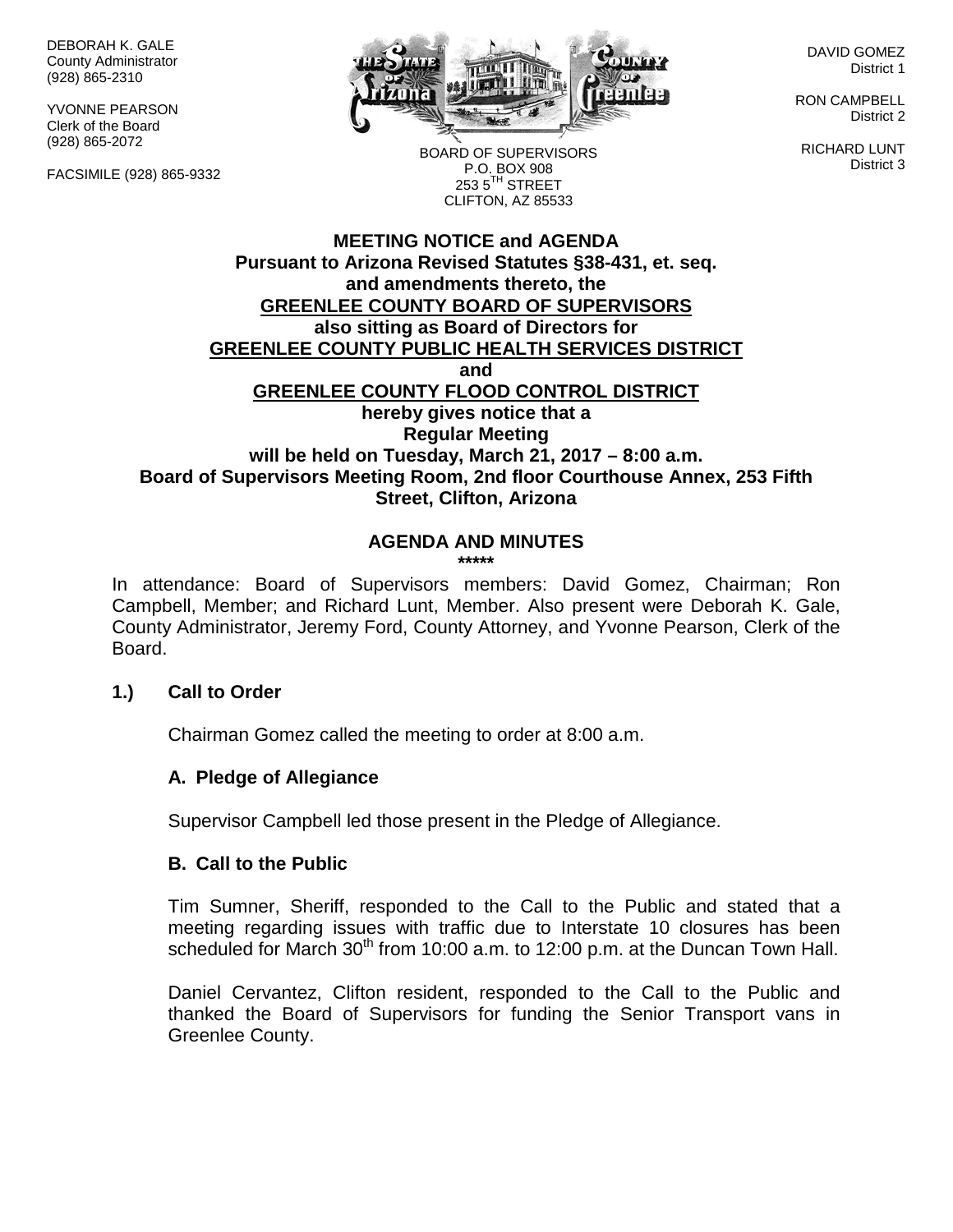- **2.) PUBLIC HEALTH SERVICES DISTRICT – the Board of Supervisors will convene as the Board of Directors of the Greenlee County Public Health Services District and will reconvene as the Board of Supervisors following consideration of these items:**
	- **A. Consent Agenda**
		- **1. Clerk of the Board: Consideration of approval of Public Health Services District expense warrants in excess of \$1,000.00**
		- **2. Health and Community Services Director: Consideration of approval of Amendment 1 to the Arizona Department of Health Services Contract – Tobacco Education and Prevention Services**

Upon motion by Supervisor Lunt, seconded by Supervisor Campbell, and carried unanimously, the Board approved the Public Health Services District Consent Agenda as presented.

## **3.) Ákos Kovach, Economic Development Coordinator A. Economic Development Planning Update**

Mr. Kovach reported that he has been focusing on the new website of the Tourism Council which will have more integration with the community calendar. He is also working on developing attractions to draw crowds and that a chalk art event is in the works with self-funding opportunities. Upcoming events include: March 22<sup>nd</sup>, Clifton Farmers Market at 2:00 p.m.; March 22<sup>nd</sup>, Duncan Valley PAL basketball game at 5:00 p.m.; March 22<sup>nd</sup>, Chamber of Commerce Mixer hosted by the Javelina Chase at 5:30 p.m. at the Fairgrounds; March 23<sup>rd</sup>, Gila Valley Idol final competition in Safford; March 25<sup>th</sup>, Cindy's Closet grand opening at 1:00 p.m.

### **4.) Tony Hines, Public Works Manager – Facilities/Fleet**

### **A. Consideration of approval to solicit bids for the purchase of (1) 4X4 SUV for Emergency Management**

Mr. Hines presented the bids that were received for the purchase of one (1) 4X4 SUV for Emergency Management. Supervisor Campbell stated that he appreciated that the local vendor has worked at making their bid affordable. Upon motion by Supervisor Lunt, seconded by Supervisor Campbell, and carried unanimously, the Board awarded the bid to Kempton Chevrolet in the amount of \$34,101.00.

# **BID OPENING**

O'Rielly Chevrolet \$37,682.66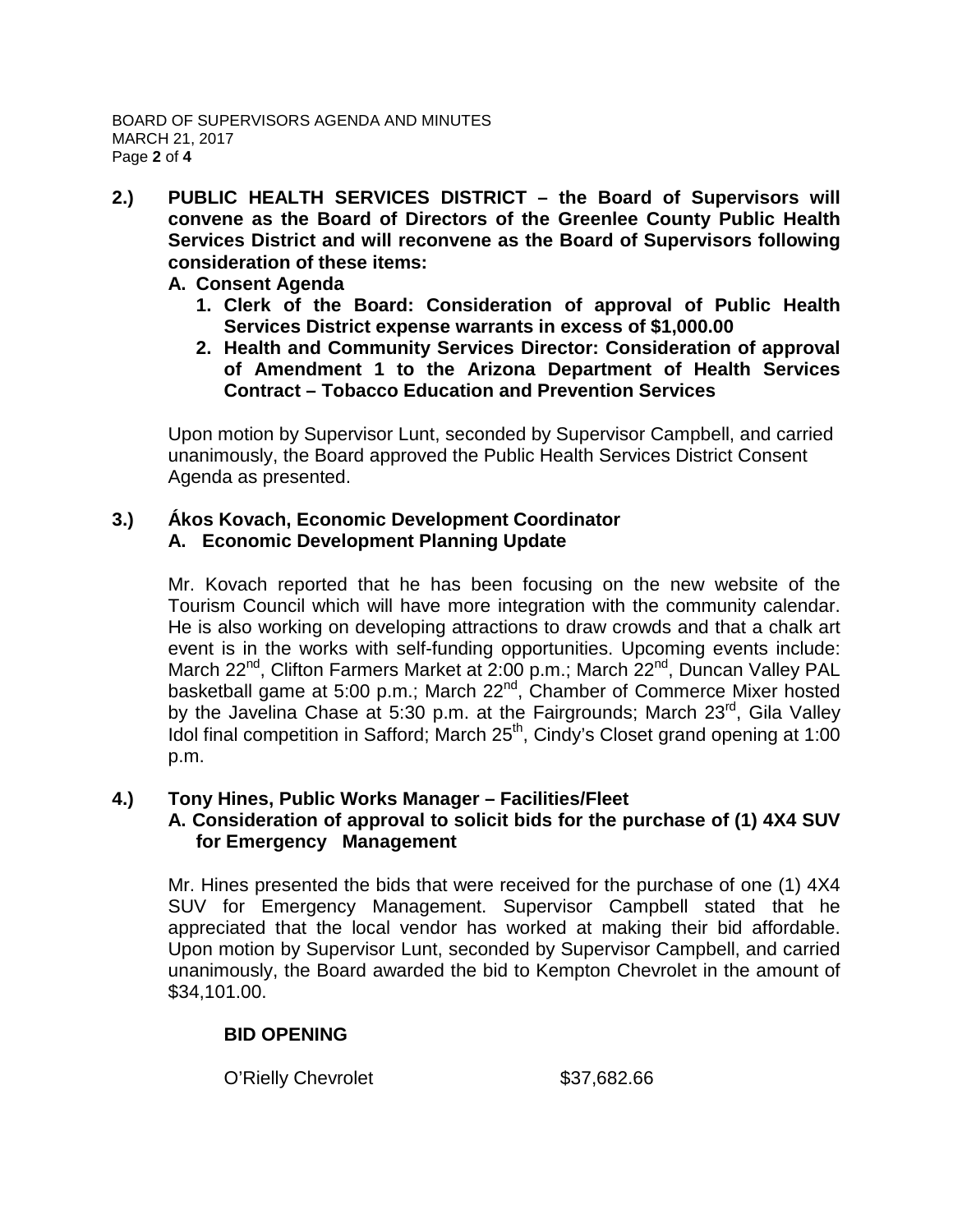Kempton Chevrolet  $$34,101.00$ 

## **5.) Tim Sumner, County Sheriff A. Consideration of work schedule options for Sheriff's Office Employees**

Sheriff Sumner presented several different options regarding work schedules for Sheriff's Office employees in an effort to reduce overtime costs and to offer 24 hour law enforcement coverage. Ms. Gale cautioned the Board that some options could require a change in policy. The Board scheduled a work session on this issue for March  $29<sup>th</sup>$  to begin at 2:00 p.m.

### **B. Consideration of approval to acquire a 2010 Ford F150 from Stonegarden at no cost for use with the Stonegarden Overtime Grant.**

Sheriff Sumner explained that under the Stonegarden program vehicles are available for agencies to use. He stated that the vehicle will remain in ownership of Stonegarden until such time the value drops to \$5,000 or below then the title will be turned over to the County to sell. Upon motion by Supervisor Campbell, seconded by Supervisor Lunt, and carried unanimously, the Board approved the request as presented.

# **6.) Kay Gale, County Administrator**

# **A. County and State budget and legislative issues**

Ms. Gale stated that this is the last week for the legislature to hear bills and that they have begun to work on a state budget. Supervisor Lunt explained that bills supported by the County Supervisors Association Legislative Policy Committee are moving through and also asked that everyone please contact legislators on issues when requested.

# **B. Calendar of Events**

The Calendar of Events was reviewed and the April  $4<sup>th</sup>$  meeting changed to April  $5^{\text{th}}$ .

# **7.) Consent Agenda**

- **A. Clerk of the Board: Consideration of approval of warrants in excess of \$1,000. – Voucher 1064; 1065; 1067**
- **B. Chief Finance Officer – Consideration of approval of General Fund loans in the amount of \$7,269.97 to be reimbursed upon receipt of funds: Fund 160 - \$1,999.98; Fund 186 - \$972.79; Fund 243 - \$4,297.20**
- **C. County Sheriff: Consideration of approval of Employee Transaction Form - F. Montoya – Reserve Deputy Sheriff**